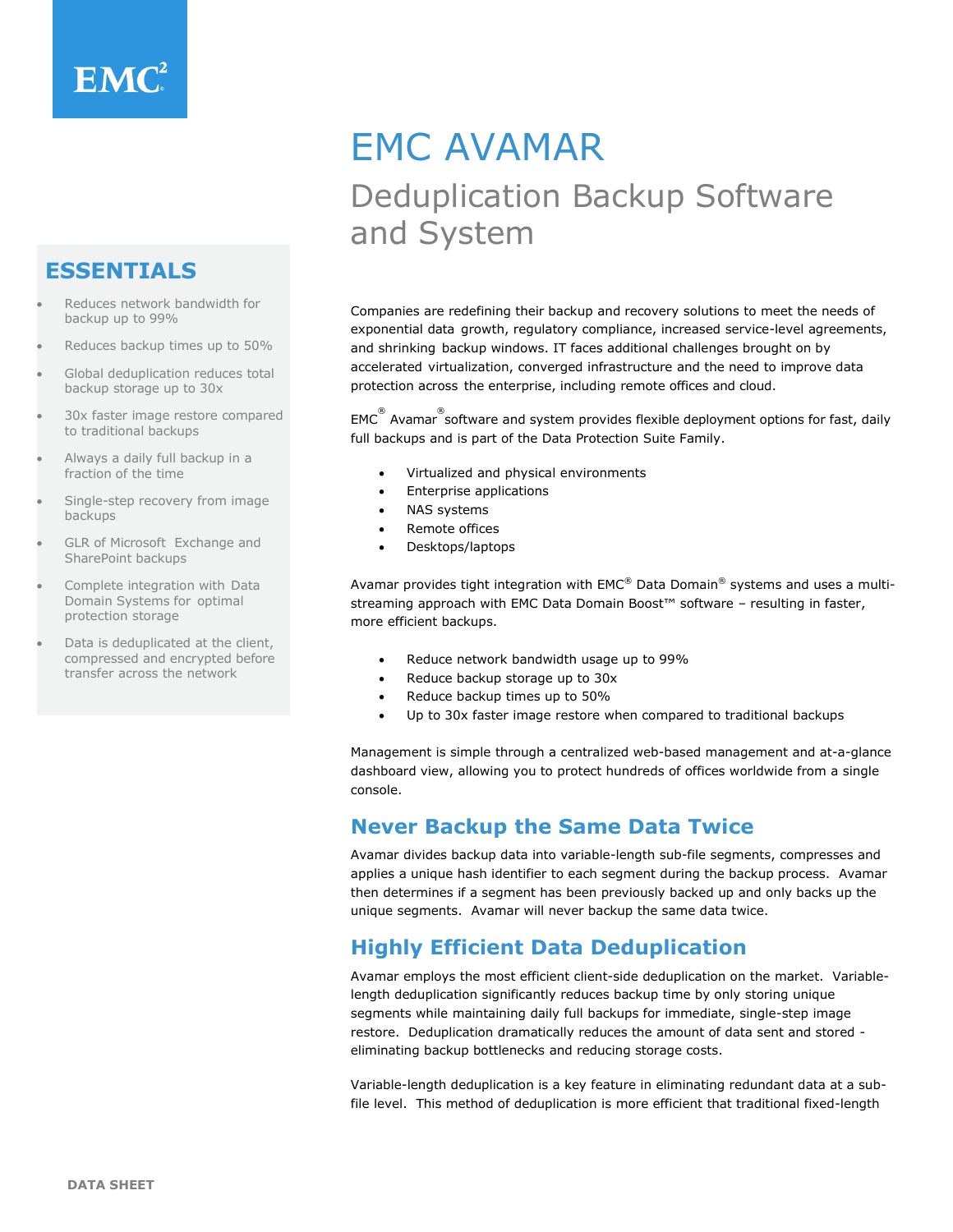deduplication. With deduplication using fixed-length segments, even small changes to a dataset will trigger a backup of the entire file.

### **Recoverability**

You can take advantage of a one-step recovery from image level backups. Instant access to VMs backed up to Data Domain further simplifies and optimizes the recovery of your VMs. With instant access, the VM is mounted on a Data Domain and vMotion orchestrates the recovery back to production storage. In addition, application consistency ensures you can protect your applications with no downtime.

### **Scalability and Reliability**

When deploying Avamar with Data Domain as the backup target, you will reduce the costs involved with backing up and replicating data for disaster recovery. Data Domain Replicator software provides automated, policy-based, network-efficient, and encrypted replication for disaster recovery and multi-site data protection.

EMC Avamar Data Store combines EMC certified hardware and Avamar deduplication backup and recovery software in a fully integrated, scalable, pre-packaged solution. In addition, it eliminates single points of failure by employing patented redundant array of independent nodes (RAIN) technology to provide high availability across nodes in the Data Store. System and data integrity are verified daily to ensure recoverability.

### **Optimized Protection for Virtual Infrastructure**

Avamar is optimized for virtualized environments, supporting guest and image-level backups of VMware® vSphere and Microsoft® Hyper-V. Avamar Virtual Edition (AVE) delivers a software-only data protection appliance, ideal for virtual environments.

#### *VMware*

Avamar takes advantage of VMware Changed Block Tracking (CBT) for both faster backups and restores. For image backup, Avamar maximizes throughput by using intelligent load balancing across multiple proxy VMs. Avamar provides fast, singlestep recovery of individual files or complete VM images to the original VM, an alternate VM or a new VM. For VM images stored on a Data Domain Systems, a VM can be instantly accessed, and while running be vMotioned back to the production environment.

Avamar has tight integration into VMware and enables self-service data protection. vAdmins run backups and recoveries without ever leaving vSphere. Avamar integration with vRealize Automation (vRA) and vCloud Director (vCD) provide data protection services for public cloud, private cloud, hybrid cloud and born-in-the-cloud. The vRA Data Protection Extension embeds data protection directly into the blueprints. These blueprints ensure that data protection is always applied during the VM provisioning process. In addition, vAdmins manage data protection from within the vRA UI. The vCD Data Protection Extension embeds backup services right into vCloud Director and can be shared and distributed in a multi-tenant model.

#### *Microsoft*

Avamar provides fast, efficient data protection of your Microsoft private and hosted clouds, including Hyper-V and Azure. It is simple to protect your mission critical applications by leveraging the interfaces that you already use when managing your applications. Application admins are empowered to centrally manage the data protection of their Microsoft applications. Backup administrators are responsible for assigning the appropriate data protection policies using Microsoft System Center Virtual Machine Manager. Policies are enforced when the virtual machines are provisioned.



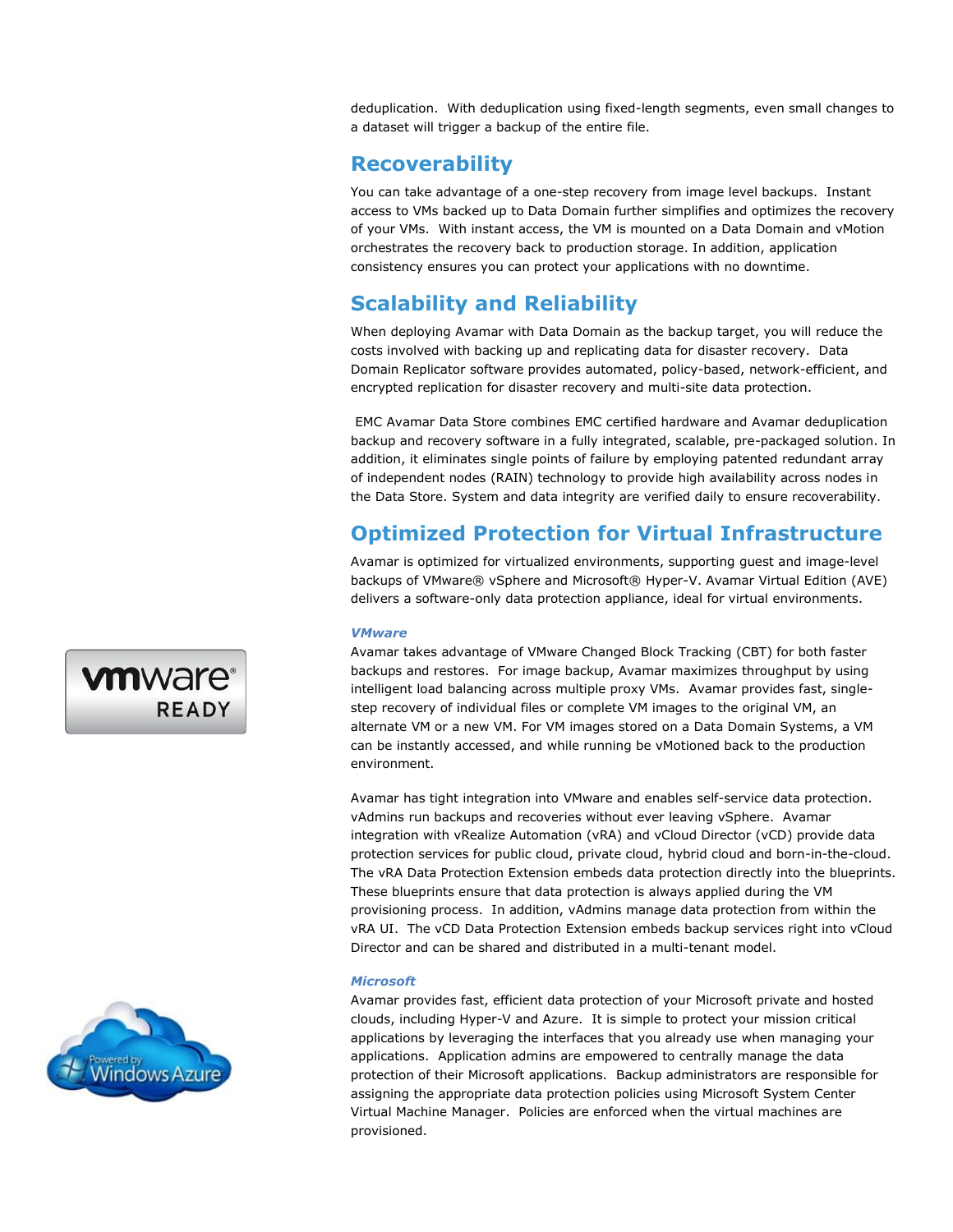

Avamar will protect each VM via an image based backup method. By understanding the virtual hard disk format, the backup application will scan the VM files directly in the Hyper-V file system, processing the data more efficiently than an agent-based method. Cluster Shared Volumes (CSV) allows multiple nodes to have access to all disks within the clusters. With Avamar, you can designate multiple proxy node systems for your backup. This brings performance benefits by allowing any host within the cluster to perform a backup.

### **Highly Efficient Backup of NAS and High Density File Systems**

Avamar provides fast, reliable NAS system backup and recovery via the Avamar NDMP Accelerator node. With this approach, a level-0 backup is performed only once, during the initial full backup. Subsequent daily full backups are achieved by requesting only level-1 incremental dumps, and building them into a daily full backup view. This dramatically reduces backup times and the impact on NAS resources, and allows an easier and faster recovery. Avamar eliminates backup bottlenecks and provides the freedom to consolidate storage and optimize NAS systems—without limiting the number and size of files or volumes—to meet the backup window. With automated multi-streaming, Avamar can protect large scale-out NAS systems, including EMC Isilon, by delivering increased throughput to protection storage.

Avamar's Fast Incremental architecture provides an efficient solution to protect highdensity file systems (HDFS). The traditional file-based backup approach for protecting HDFS cause bottlenecks by scanning/reading the entire file system during a backup. Linux Fast Incremental is aware of changes made to a file system, eliminating the need to perform a file-scan during the backup and eliminating the bottlenecks of traditional file-based backups.

### **Fast Desktop/Laptop Backup**

Avamar delivers efficient data protection for desktop/laptop by providing data deduplication, open-file backup, and CPU throttling. Avamar leverages existing network links, and since it operates in the background, it is not disruptive to endusers. Data is automatically backed up when a user is attached to the network during normal backup windows. Avamar enables self-service backup and recovery. End users can initiate an on-demand backup and quickly recover their own data anywhere, anytime, via an intuitive interface and integrated search engine. The recovery is always just one-step.

### **Extended Retention**

Avamar helps companies meet compliance regulations that require extended retention of data by sending backup data to a media access node*,* which then places the data on a VTL or tape. Data is stored in the original format maintaining all permissions and attributes, which supports offsite restores for eDiscovery.

## **Centralized Management and Contol**

Backup and Recovery Manager provides control and monitoring for Avamar, NetWorker and Data Domain systems from your tablet. It requires no license and is installed by any customer leveraging the Data Protection Suite Family.